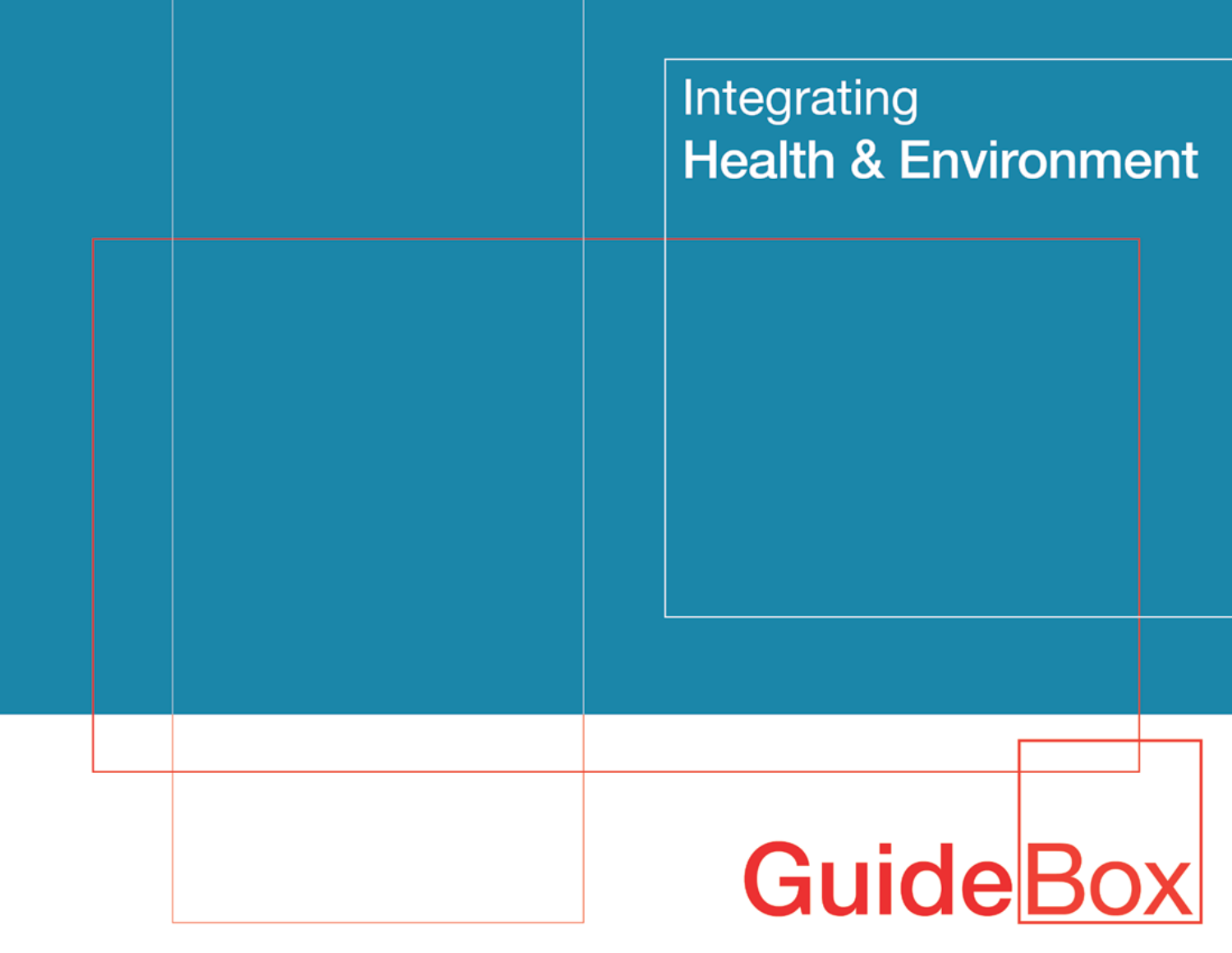How does where we live impact our health?

Is the community designed in a way that enhances the natural environment?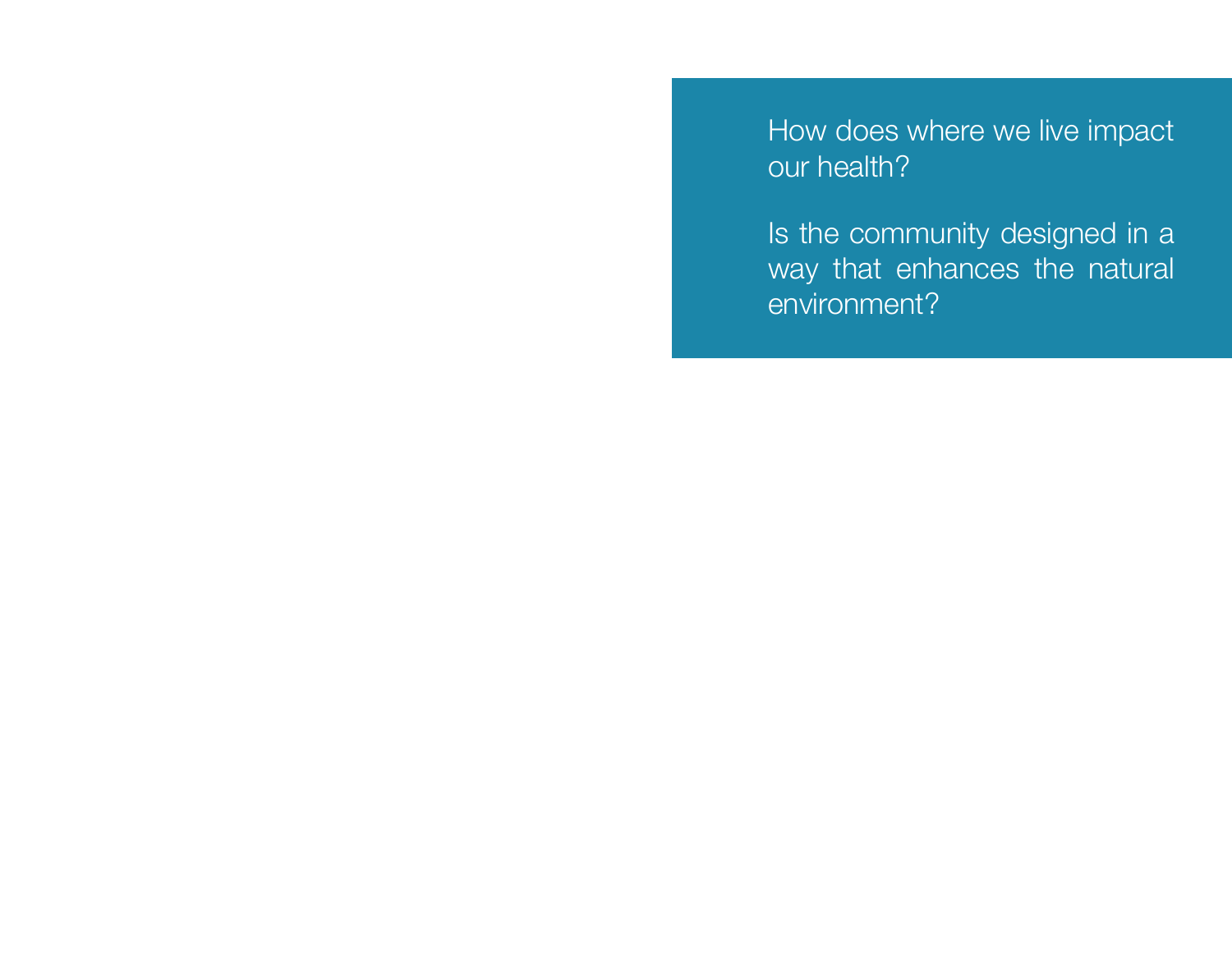





Our natural environment includes soils, water, air, and climate; the way we live and develop within our natural environment can have a direct impact on our ability to live healthy lives. Places that are designed to work wi climate; the way we live and develop within our natural environment can have a direct impact on our ability to live reduced environmental damage and are healthier for people and animals. Communities can have a healthier outlook by repairing past environmental harm and using practices that are friendly to the natural environment as they continue to develop. Ensuring that we develop in harmony with nature and in a healthy way is important for assuring our own health.

The initial set of questions that follow offer discussion points for planning a meeting or session with a focus on health and environment. A second list is provided for more detailed discussions on health and the environment. These lists are not exhaustive and should be discussed when thinking about your community.

Note, some of these questions may require some advance preparation and research on the part of the organizers or facilitators.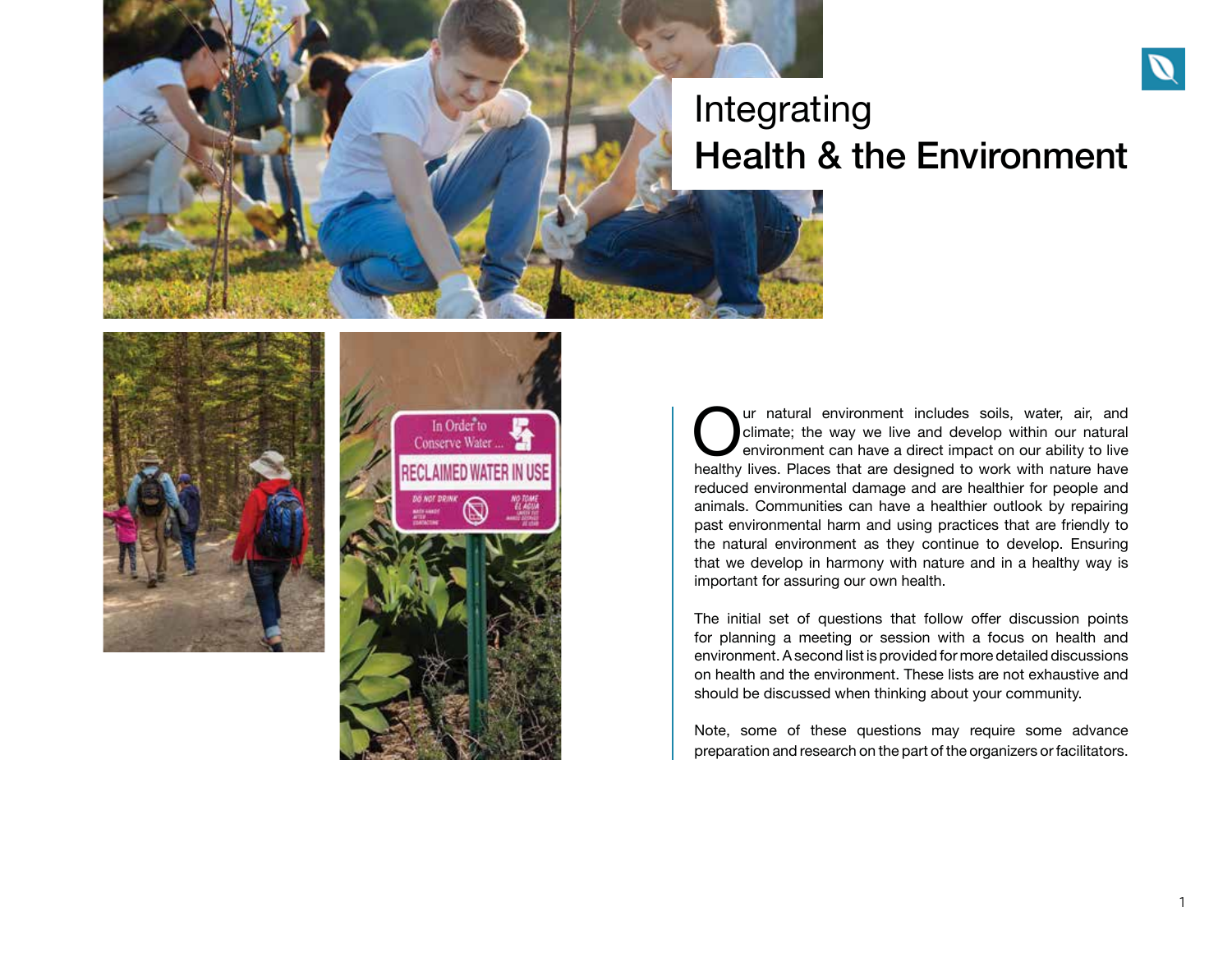# Questions for Discussion

### How do land uses interact with the natural environment and community?  $1<sup>1</sup>$

What kind of land use patterns best characterize the community?

Urban, medium to high density Urban, low density Small town Rural community

How do residents feel about the overall condition of the environment in the community, both in developed areas and natural areas?

Poor condition; significant pollution or environmental damage Moderate condition; some areas that are polluted or contaminated Good condition; few areas that are polluted or damaged

# Is the community located in an environmentally vulnerable area?

Floodplains or frequently flooded areas Steep slopes, erosion, or landslide areas Fire-prone areas Mining or natural resource extraction areas

## Are there hazardous land uses in the area?

Industrial sites next to residences Extraction activities near residential areas or streams Landfills near neighborhoods Brownfield areas adjacent to residential areas Superfund sites next to homes

Is development constructed in a manner to withstand natural and human-caused hazards?

Are there large areas of concrete, asphalt, or other impervious surfaces?

Parking lots Highways and thoroughfares Rooftops

Do plant species require a lot of maintenance?

Native species, require less maintenance Non-native species, that can kill native plants or demand more water Large shade trees

### Is water safe, clean, and plentiful for the community? 2

Is water delivered to homes and buildings safely and reliably?

# Are there efforts to conserve and/or recycle water?

Greywater systems Water reclamation systems Rain barrels

Are there systems to provide for natural filtration of water runoff?

**Bioswales** Rain gardens Tree canopy

### 3 Is there air or noise pollution?

Are there frequent days of poor air quality in the community? Is poor air quality concentrated in local areas?

Are there efforts to reduce air pollution? If no, what can the community do to improve air quality?

Work to incentivize using alternatives to driving alone Identify sources and work together on a solution Advocate for stricter air quality standards Plan bike-or-transit to work events

Is there regular exposure to noise within the community? If yes, what are the main sources?

Roadways or highways Heavy or light industry Trains

Are there efforts to control noise pollution in the community? If no, what can the community do to reduce noise pollution?

Plant additional trees in noise-prone areas Advocate for stricter noise restrictions Working with local officials or nonprofits to install noise barriers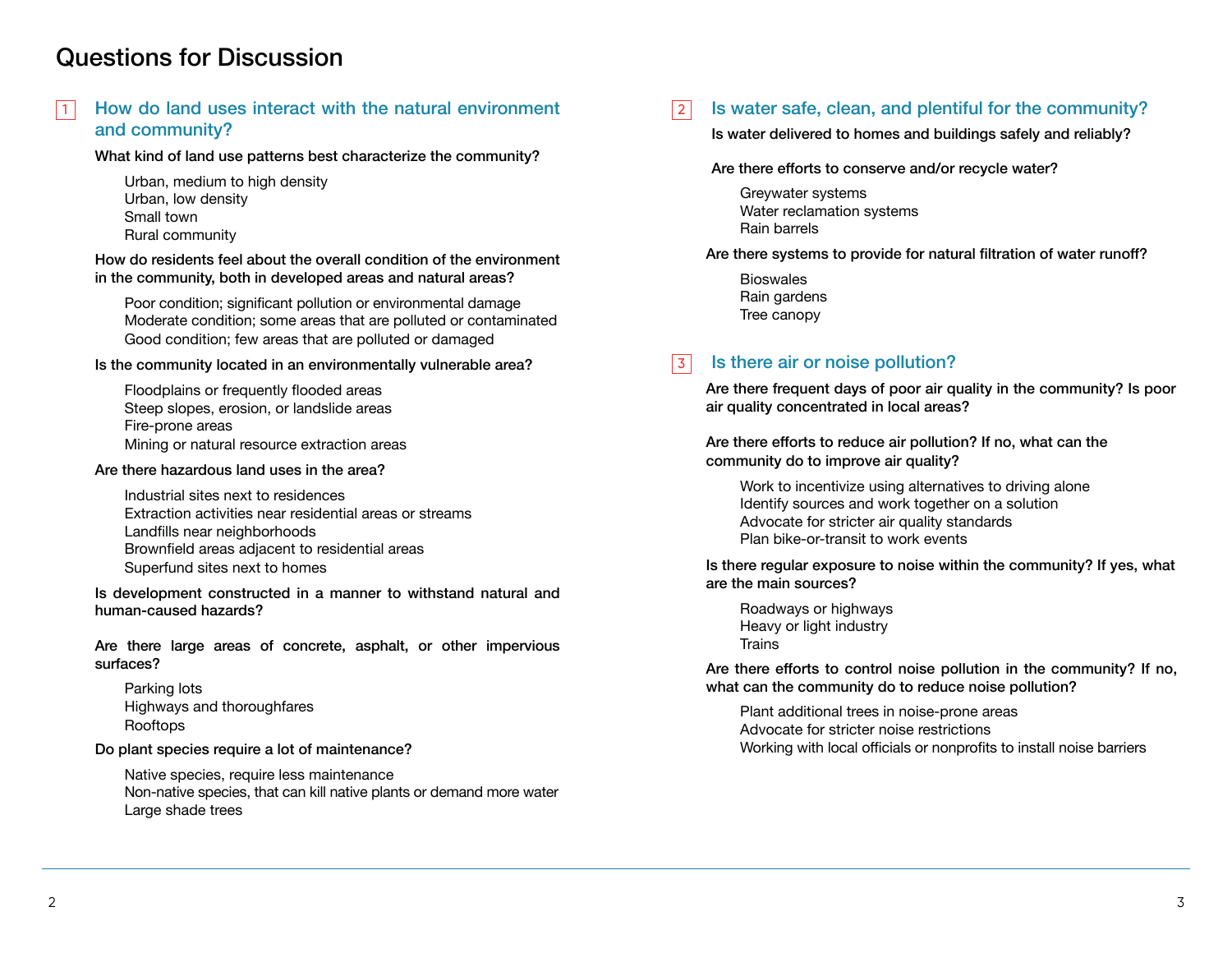# Questions for Discussion (cont.)

### Is there enough access to parks and open spaces? 4

# Do residents have access to natural areas?

Parks and open space within a 10 minute walk or less Greenbelts or natural paths throughout the community Recreation areas within a short driving distance Natural areas by a half hour drive or more

# What types of natural areas do residents have access to?

Formal parks with planted gardens and plazas Multi-use parks Open space, natural, or conserved areas

# Additional Discussion Points

The following are in-depth discussion topics with a focus on the relationship between heath and the environment.

 $\Box$ Discuss how your everyday actions impact the environment. Discuss ways the community or group can individually and collectivity reduce their impact on the environment. Discuss ways the community can work with local officials and nonprofits to achieve environmental goals.

Reducing miles traveled alone in a car

Incentivizing the use of native plants and vegetation for landscaping Enhancing or establishing recycling and composting programs Incentivizing use of alternative energy sources

Discuss ways the community can promote and improve its ability to  $\Box$ prevent and withstand environmental hazards.

> Advocate for changes to the zoning code, include building standards to resist hazards

> Advocate for hazard free and environmentally friendly infrastructure Retention or detention ponds Bioswales, designed to capture stormwater

> > Rain gardens

# Additional Discussion Points (cont.)

 $\Box$  Discuss ways the community can promote and improve its ability to prevent and withstand environmental hazards (cont.)

> Retrofit buildings and homes Using sustainable building materials Using previous paving techniques Adding green roofs Including design concepts that take advantage of natural features and harmonize buildings with nature

- $\Box$  Discuss the importance of access and transportation to safe disposal sites for household products and hazardous materials. Discuss ways to implement a program for safe disposal of hazardous materials.
- $\Box$  Discuss ways that landfills or other incompatible land uses impact the health of a community.
	- Health of residents Water and air quality Noise pollution Heat island effect, where there are large paved areas
- $\Box$  Discuss how health is impacted from increasing temperatures caused by climate change. Discuss ways to reduce the impacts of heat on the health of residents.
	- Fewer hours spent outside Fewer days spent outside **Isolation** Heat-related illness

# For Further Discussion and Research

- $\Box$  Use the Federal Emergency Management Agency (FEMA) Floodplain Maps website to investigate flood risks in the community. Research the risk areas and ways to lower flood risk in the community. <https://msc.fema.gov/portal/home>
- $\Box$  Use the Environmental Protection Agency's (EPA) Cleanups in my Community website to investigate contaminated areas in the community. Use the information to understand which areas in the community may contain contamination and the risks associated with the contaminants. <https://www.epa.gov/cleanups/cleanups-my-community>